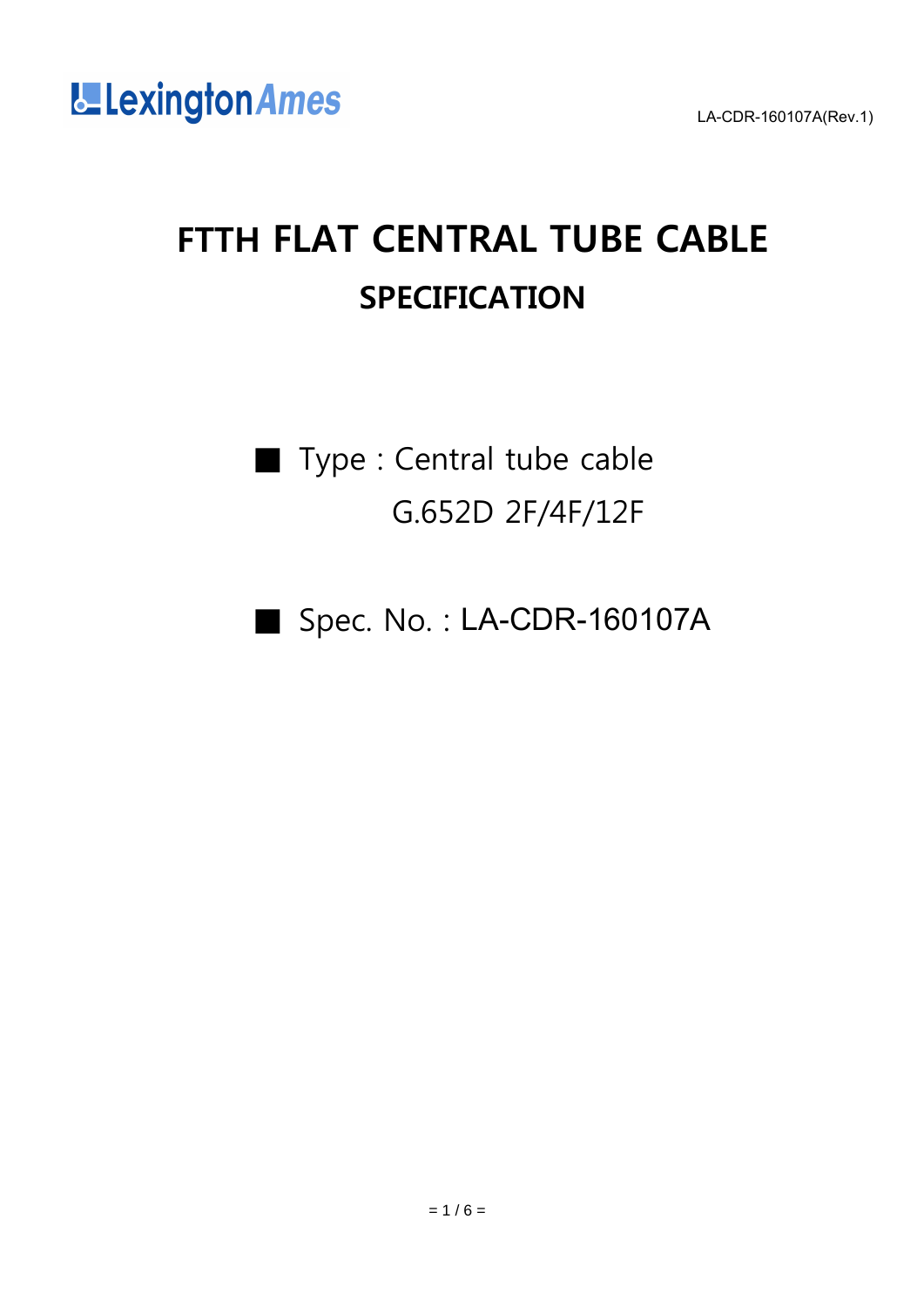#### 1. Cable Structure

#### 1.1 Cross Section

1.1.1 Optical Type



# 1.1.2 Hybrid Type

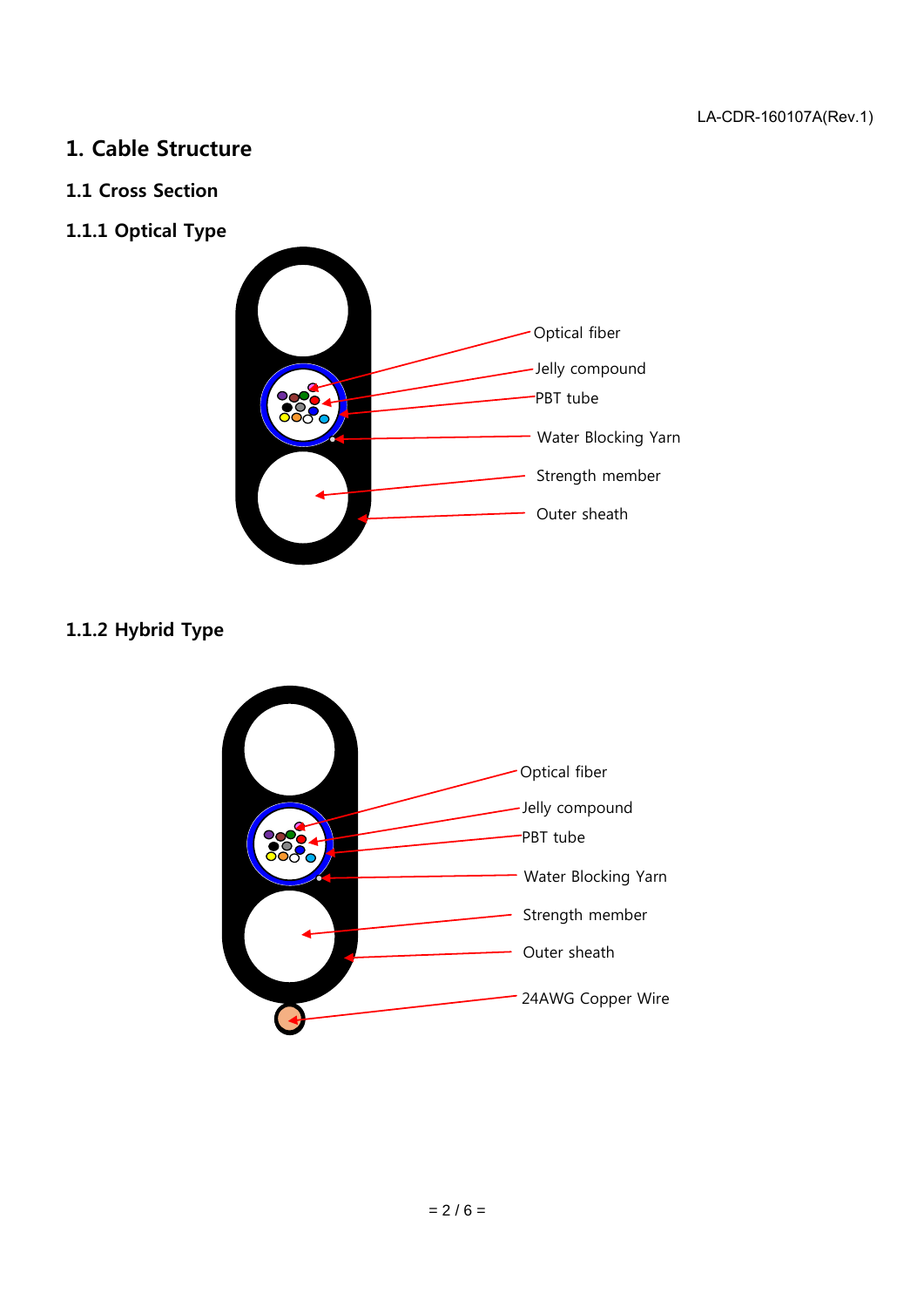### 1.2 Construction

| <b>Structure</b>     |                    | <b>Material</b>        | <b>SPECCIFICATIONS</b>                                                                                                                                 |  |  |
|----------------------|--------------------|------------------------|--------------------------------------------------------------------------------------------------------------------------------------------------------|--|--|
|                      |                    | Fiber                  | $-$ G.652D                                                                                                                                             |  |  |
| <b>Optical Fiber</b> |                    | Color                  | - 2F : Blue, Orange<br>- 3F : Blue, Orange, Green, Brown<br>- 12F : Blue, Orange, Green, Brown, Gray, White, Red,<br>Black, Yellow, Violet, Pink, Aqua |  |  |
| Loose Tube           |                    | PBT                    | - Diameter: 2.0 / 1.4mm<br>- Color : Blue                                                                                                              |  |  |
|                      | Strength<br>Member | <b>FRP</b>             | $-2.1$ mm $2ea$                                                                                                                                        |  |  |
|                      | Water proof        | Water Blocking<br>Yarn | $-1ea$                                                                                                                                                 |  |  |
| Outer                | Hybrid Type        | 24AWG                  | - Copper Wire 1ea                                                                                                                                      |  |  |
| sheath               |                    | <b>HDPE</b>            | - Optical type $8.0 \pm 0.3$ mm<br>* $4.3 \pm 0.2$ mm<br>Hybrid type $9.0 \pm 0.3$ mm * $4.3 \pm 0.2$ mm                                               |  |  |
|                      | Sheath             | Color                  | - Black                                                                                                                                                |  |  |
| Marking              |                    |                        | - Indent, 1m                                                                                                                                           |  |  |

# 1.3 Cable diameter & Construction details

| Fiber           | Outer                         | Loose Tube       |           | Tensile Load(N) | Weight       | Remark |
|-----------------|-------------------------------|------------------|-----------|-----------------|--------------|--------|
| Count           | Diameter<br>(mm)              | Diameter<br>(mm) | Operation | Installation    | (NET. Kg/km) |        |
| Optical<br>type | $8.0 \pm 0.3$ * 4.3 $\pm$ 0.2 | $2.0 \pm 0.1$    | 600       | 1500            | 33           |        |
| Hybrid<br>type  | $9.0 \pm 0.3$ * 4.3 $\pm$ 0.2 | $2.0 \pm 0.1$    | 600       | 1500            | 36           |        |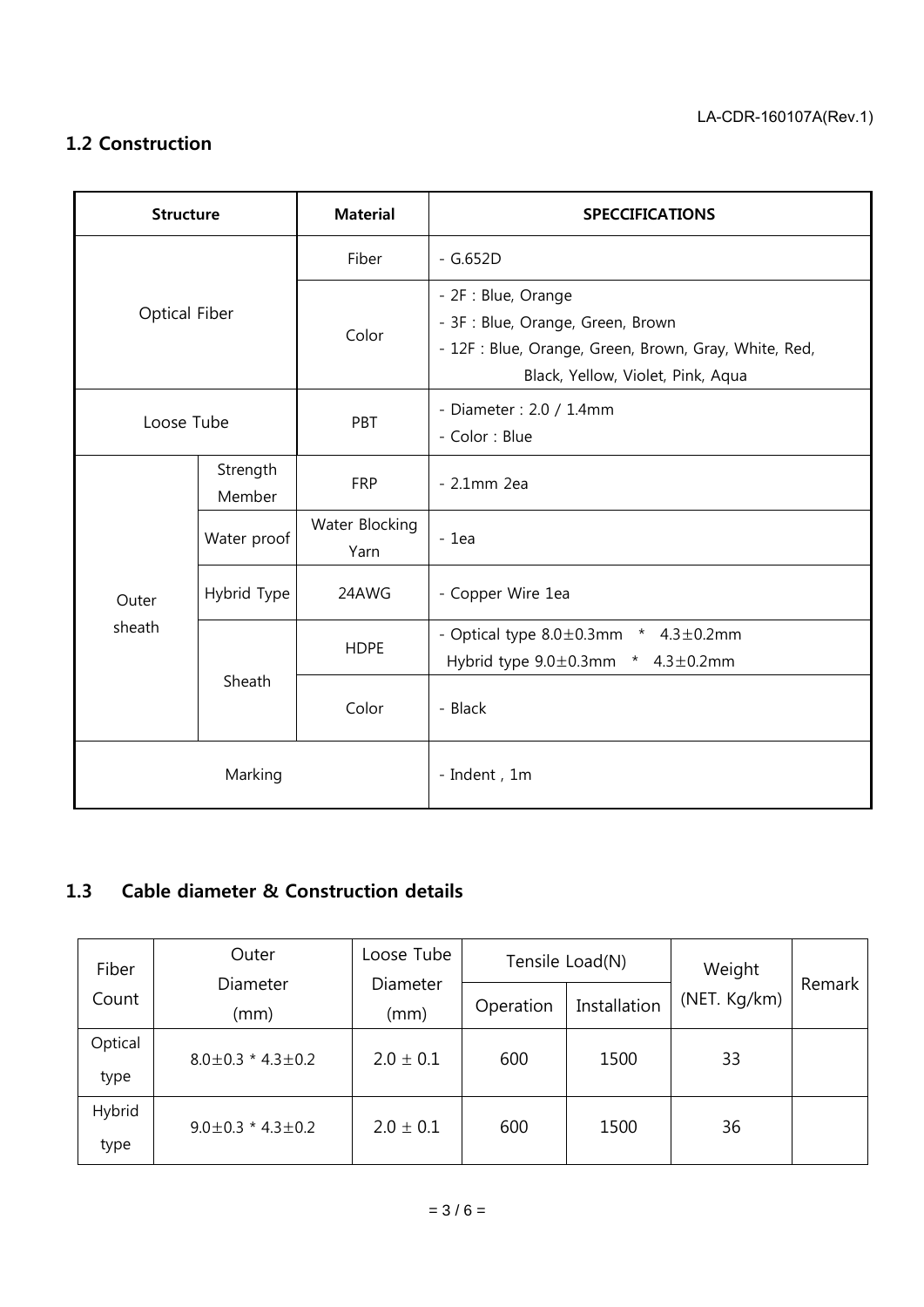#### 1.4 Marking

#### xxxxM (Customer's) FTTH FLAT CENTRAL TUBE CABLE XXF G.652D TAIHAN 2016

- XXXXM : figure of meter
- The marking is printed every 1 meter.

#### 1.5 Packing

- Plywood Bobbin
- Pallet is applied for the shipment
- Box
- 2,500m/Drum
- Shipping Weight

Optical type : 95kg/2,500m

#### Hybrid type : 102kg/2,500m

| <b>ITEM</b> | Drum     |                |     |     |        |          | Box                     |                |          | Pallet |                       |         |
|-------------|----------|----------------|-----|-----|--------|----------|-------------------------|----------------|----------|--------|-----------------------|---------|
|             | material | Size(mm)       |     |     | Weight | material | Size                    | Weight         | material | Size   | Weight                |         |
|             |          | D <sub>1</sub> | d2  | W   | a      | (kg/ea)  |                         | (mm)           | (kg/ea)  |        | (mm)                  | (kg/ea) |
| 2/4/12F     | Plywood  | 600            | 385 | 425 | 12     | 9        | Kraft<br>liner<br>brown | 615*465*615(h) | 3        | Wooden | $930*$<br>1230*130(h) | 11.0    |





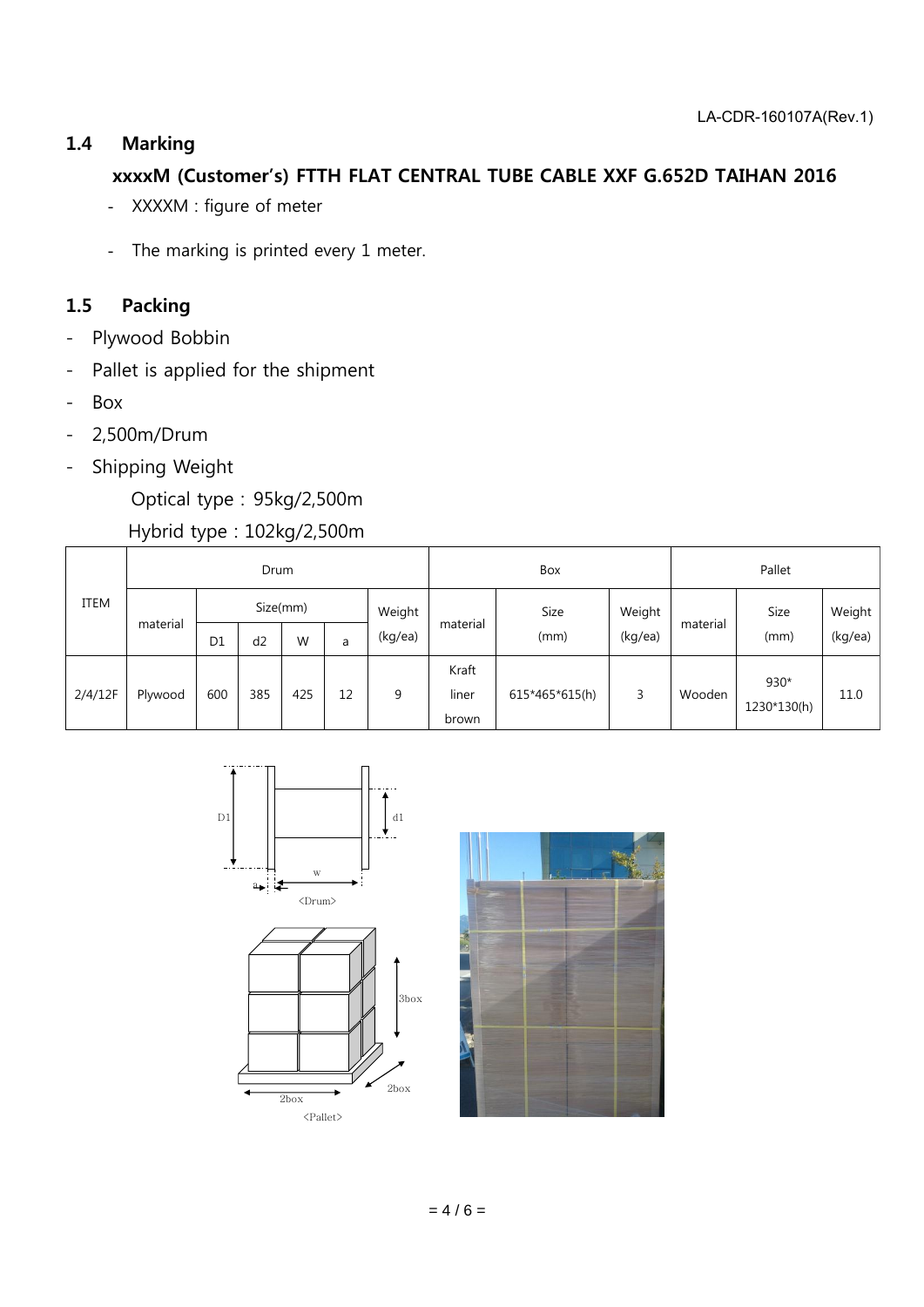# 2. Optical Fiber Property

# 2.1 The properties of single mode fiber (ITU.G.652D )

| Parameter                                                                                 | Specification                                                                                                   |  |  |
|-------------------------------------------------------------------------------------------|-----------------------------------------------------------------------------------------------------------------|--|--|
| Attenuation coefficient<br>@ 1310 nm<br>@ 1383 nm<br>@ 1550 nm<br>@ 1625 nm<br><b>PMD</b> | $\leq$ 0.36dB/km<br>$\leq$ 0.35dB/km<br>$\leq$ 0.22dB/km<br>$\leq$ 0.25dB/km<br>≤ 0.2 dB(ps/km <sup>1/2</sup> ) |  |  |
| Cable cut-off wavelength                                                                  | $\leq$ 1260 nm                                                                                                  |  |  |
| Zero-dispersion wavelength                                                                | 1300 ~ 1324 nm                                                                                                  |  |  |
| Zero-dispersion slope                                                                     | $\leq$ 0.092 ps/(nm^2.km)                                                                                       |  |  |
| Chromatic dispersion<br>@ 1285 ~ 1330 nm<br>@ 1550 nm                                     | $\leq$ 3.0 ps/(nm^2.km)<br>$\leq$ 18.0 ps/(nm^2.km)                                                             |  |  |
| Mode field diameter @ 1310 nm                                                             | $9.2 \pm 0.4$ um                                                                                                |  |  |
| Core/Clad concentricity error                                                             | $\leq$ 0.5 um                                                                                                   |  |  |
| Cladding diameter                                                                         | $125.0 \pm 1.0$ um                                                                                              |  |  |
| Cladding non-circularity                                                                  | $\leq 0.5 \%$                                                                                                   |  |  |
| Primary Coating diameter                                                                  | $245 \pm 5$ um                                                                                                  |  |  |
| Refractive index                                                                          | 1.4690 @ 1310 nm<br>1.4695 @ 1550 nm                                                                            |  |  |
| Proof test level                                                                          | 100 kpsi, 1%                                                                                                    |  |  |